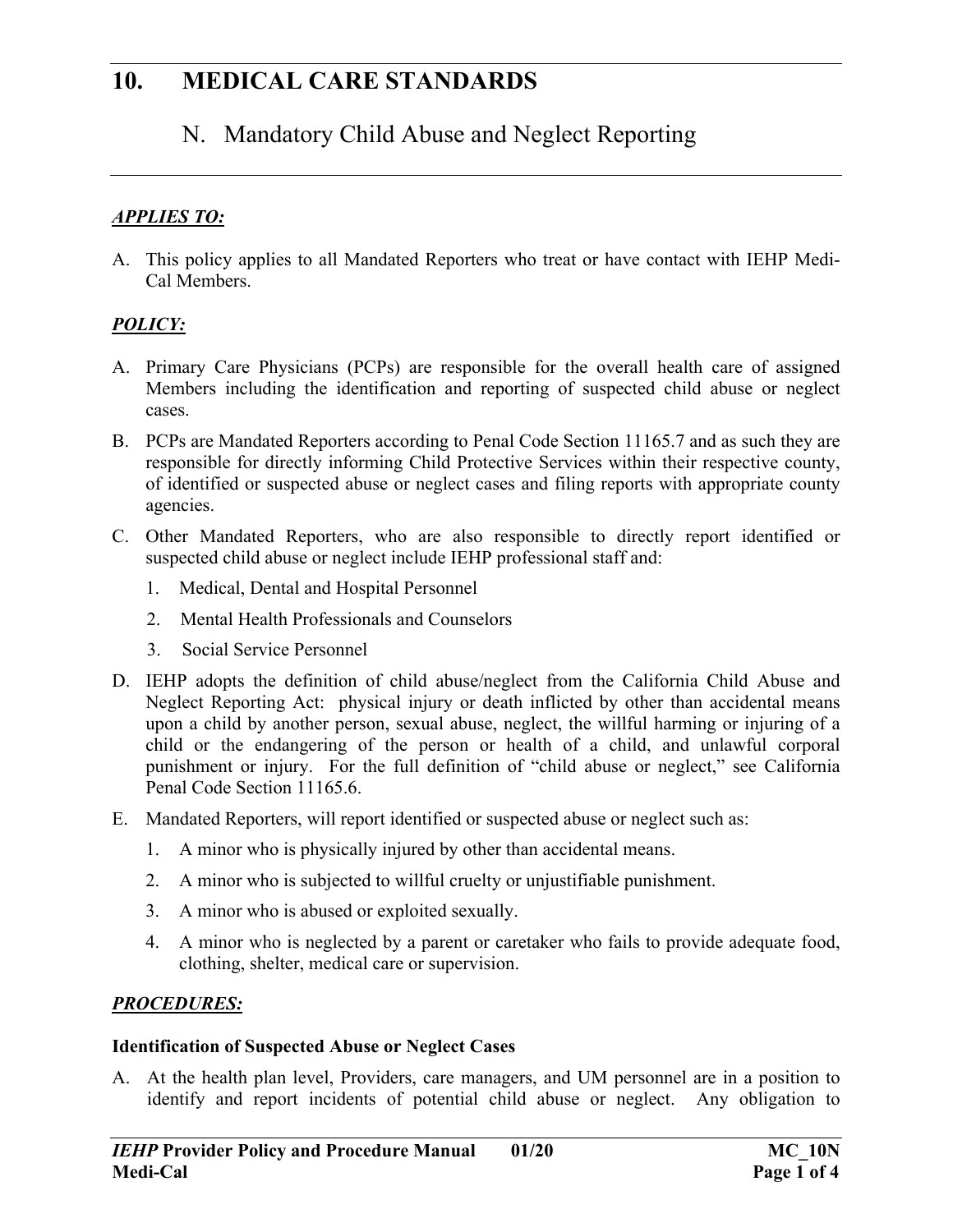# N. Mandatory Child Abuse and Neglect Reporting

investigate the particulars of any case rests with Child Protective Services. This allows Mandated Reporters to act based only upon clinical suspicion, without being constrained by the need to investigate or to cast judgment.

- B. Health care givers must be alert for signs of possible child abuse or neglect including, but not limited to, the following signs and symptoms:
	- 1. Evidence of malnutrition, starvation, dehydration, failure to thrive;
	- 2. Chronic neglect;
	- 3. Sexual assault;
	- 4. Exposure to controlled substances, street drugs, or alcohol;
	- 5. Conflicting or inconsistent accounts of incidents and injuries;
	- 6. Depression not responding to appropriate therapy or characterized by suicidal thoughts;
	- 7. Shaken baby syndrome;
	- 8. Blunt force trauma;
	- 9. Infection due to lack of medical treatment;
	- 10. A series of accidents, bruises, or fractures over time;
	- 11. Unexplained illness or injury;
	- 12. Poor or worsening school or work performance not otherwise explained;
	- 13. On office visit, the presence of physical findings of trauma inconsistent with a Member's stated history, or inconsistent with the parent's, caregiver's, or guardian's history. Examples include a stated mechanism of injury not consistent with a child's developmental age (e.g., a child who could not have rolled off a bed); and
	- 14. On office visit, the presence of behavioral or emotional clues pointing toward possible abuse or neglect. These may include excessive hostility between a Member and his/her parent or caregiver; excessively avoidant, sullen, fearful, submissive, or anxious behaviors on the part of the Member; or sexually inappropriate, explicit, or familiar behavior on the part of the Member during the office visit.
- C. In addition, Mandated Reporters have a variety of further information sources for the identification of child abuse or neglect cases including the following:
	- 1. Request by an Emergency Room for authorization to treat an illness or injury of suspicious or questionable nature;
	- 2. Request by an Urgent Care Center for authorization to treat an illness or injury of suspicious or questionable nature;
	- 3. Hospitalization of a Member for suspicious trauma, illness, or injury;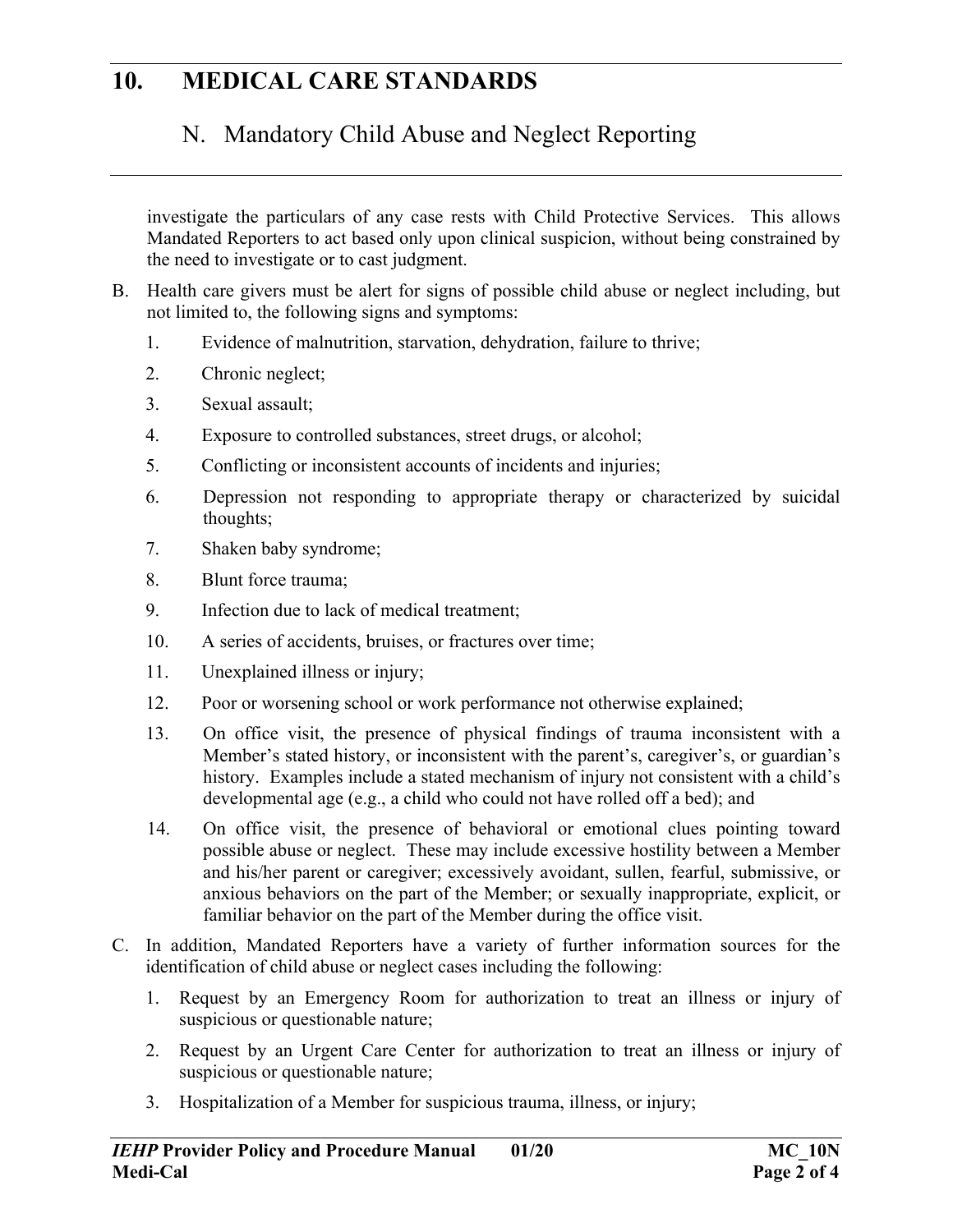# N. Mandatory Child Abuse and Neglect Reporting

- 4. Office visits with Pediatricians, Primary Care Physicians (PCPs), and other health care Providers that reveal unusual physical or emotional findings;
- 5. Abuse cases identified during the UM or CM process;
- 6. Requests for assistance received by Member Services from victims of abuse; and
- 7. Calls to the twenty-four (24) Hour Nurse Advice Line from victims of abuse.

#### **Reporting Suspected Abuse or Neglect Cases**

- A. Mandated Reporters are responsible for telephoning reports of suspected child abuse or neglect and filing additional report(s) with appropriate agencies.
	- 1. The telephone report will include the following:
		- a. Name, title, and daytime number of reporting party, agency name and address, and date of report.
		- b. Name, address, age and present location of minor.
		- c. Any information that led the reporting party to suspect that abuse has occurred.
		- d. Nature and extent of the minor's injury and condition, if known.
		- e. The date and time of incident.
		- f. Names and addresses of parents or legal guardians.
		- g. Any other information requested by the child protective agency.

| Riverside                            | San Bernardino                        |  |
|--------------------------------------|---------------------------------------|--|
| Child Abuse:                         | Child Abuse:                          |  |
| Department of Public Social Services | Department of Public Social Services  |  |
| Child Services Division              | <b>Children and Family Services</b>   |  |
| $(800)$ 442-4918 (24 hours)          | $(800)$ 827-8724 $(24 \text{ hours})$ |  |

#### **Other Related Responsibilities**

- A. IEHP and its Delegated IPAs are responsible for educating their contracted PCPs of the procedures for reporting abuse or neglect cases.
- B. IEHP and its Delegated IPAs are responsible for case managing abuse or neglect cases and verifying that reporting has occurred.
- C. IEHP and its Delegated IPAs are responsible for documenting abuse or neglect cases on the monthly Case Management Log (See Attachment, "Monthly Care Management Log" in Section 25).

#### *REFERENCES:*